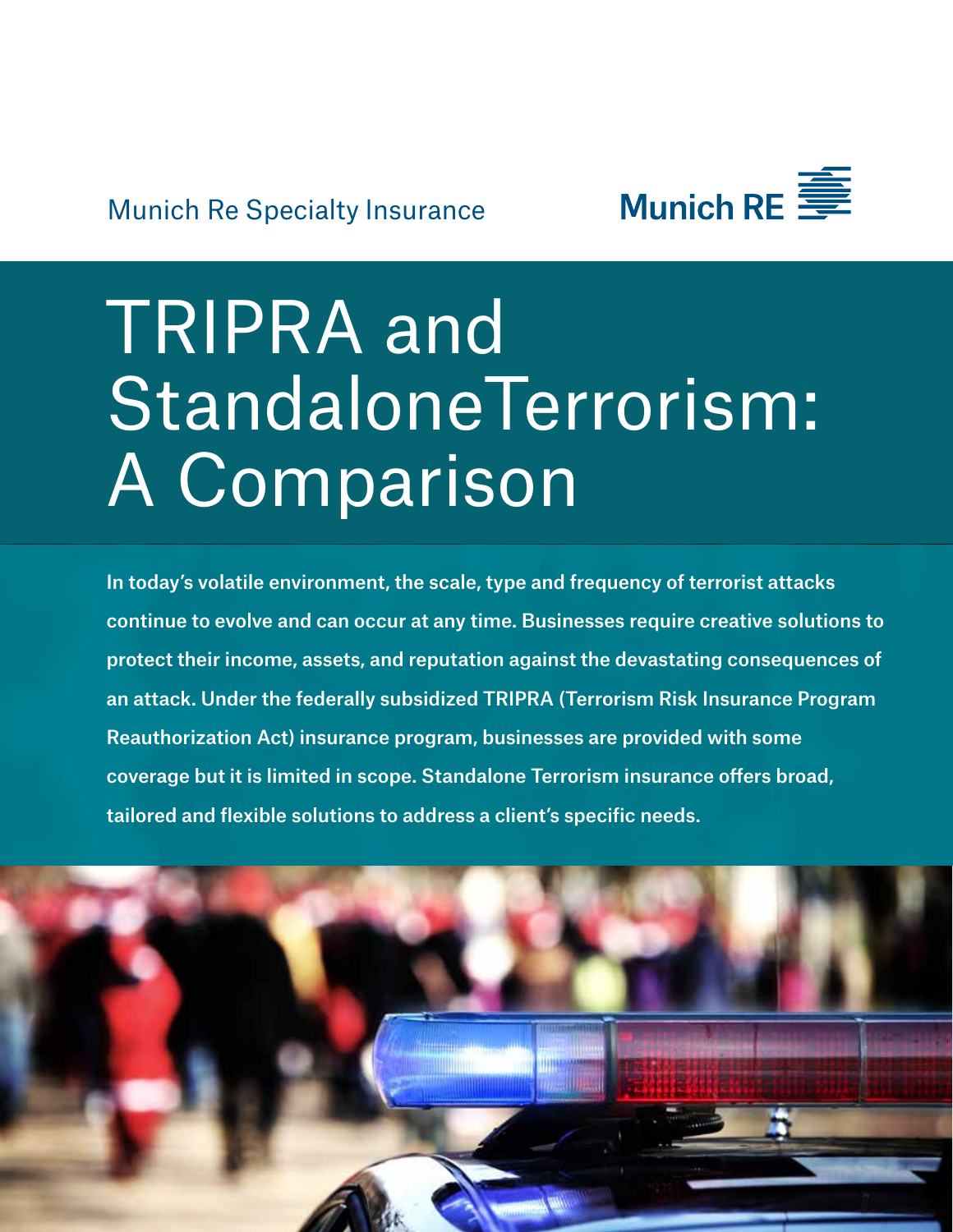## **COMPARISON TRIPRA VS. MRSGIS**

| <b>TRIPRA</b> (Terrorism Risk Insurance Program Reauthorization Act)                                                                                                                                                                                                                                      | <b>MRSGIS</b> (Munich Re Specialty Group Insurance Services)                                                                                                                                                                                                                                                             |
|-----------------------------------------------------------------------------------------------------------------------------------------------------------------------------------------------------------------------------------------------------------------------------------------------------------|--------------------------------------------------------------------------------------------------------------------------------------------------------------------------------------------------------------------------------------------------------------------------------------------------------------------------|
| TRIPRA requires U.S. Government certification in<br>order to respond to a loss. There have been no<br>incidents 'certified' under TRIPRA to date,<br>including the Boston Marathon bombing as well<br>as events in San Bernardino, CA; Charleston, SC;<br>and Orlando, FL. TRIPRA has yet to pay a claim. | Other than an applicable Policy deductible or<br>excess, there is no monetary threshold that<br>must be met. With our standalone policy,<br>insureds can feel more secure that their losses<br>will be covered.                                                                                                          |
| TRIPRA requires a terrorism event to exceed \$5<br>million in insured losses to qualify as a "certified"<br>event.                                                                                                                                                                                        | Coverage will apply as long as the terrorist<br>event meets our definition. Government<br>certification is not required for us to indemnify<br>insured losses.                                                                                                                                                           |
| Coverage is available only in U.S. locations;<br>international assets will not be covered.                                                                                                                                                                                                                | We provide coverage in the U.S. as well as<br>internationally.                                                                                                                                                                                                                                                           |
| Property insurers typically calculate a TRIPRA<br>premium based on a flat percentage of the all-risk<br>premium. This can mean a significantly high<br>TRIPRA premium if the risk has a high exposure<br>to catastrophe perils or adverse loss experience.                                                | Coverage is offered up to 24 months for<br>operational risks and 72 months for builder's<br>risk/construction, providing clients with stable,<br>continuous coverage.<br>Each submission is reviewed based on the<br>risk's actual terrorism exposure, independent of<br>the all-risk premium and the risk's exposure to |
| TRIPRA's claims handling ability has not been                                                                                                                                                                                                                                                             | natural catastrophes.<br>Our in-house claims team is renowned for                                                                                                                                                                                                                                                        |
| tested, as no losses have been paid since its<br>inception.                                                                                                                                                                                                                                               | quality handling of all aspects of loss recovery.                                                                                                                                                                                                                                                                        |

## Quick Glance: **MRSGIS** Standalone Terrorism Coverage

- Capacity of up to \$425 million per risk
- Standalone terrorism forms, or terrorism follow-forms
- Worldwide coverage
- Written as primary, excess and/or quota share
- Exposure-based rating
- Coverage solutions for first-party physical damage and business interruption, contingent time element, construction risks, third-party terrorism liability, cyber terrorism, malicious attack/active assailant cover, event cancellation following an attack
- Broad risk appetite including: Residential/Habitational Property, Manufacturing industries, Commercial Real Estate, Retail & Wholesale, Warehouses, Oil & Gas Facilities, Conventional Power Plants, Renewable Energy, Offshore-Risks, Builder's Risk/Construction Projects